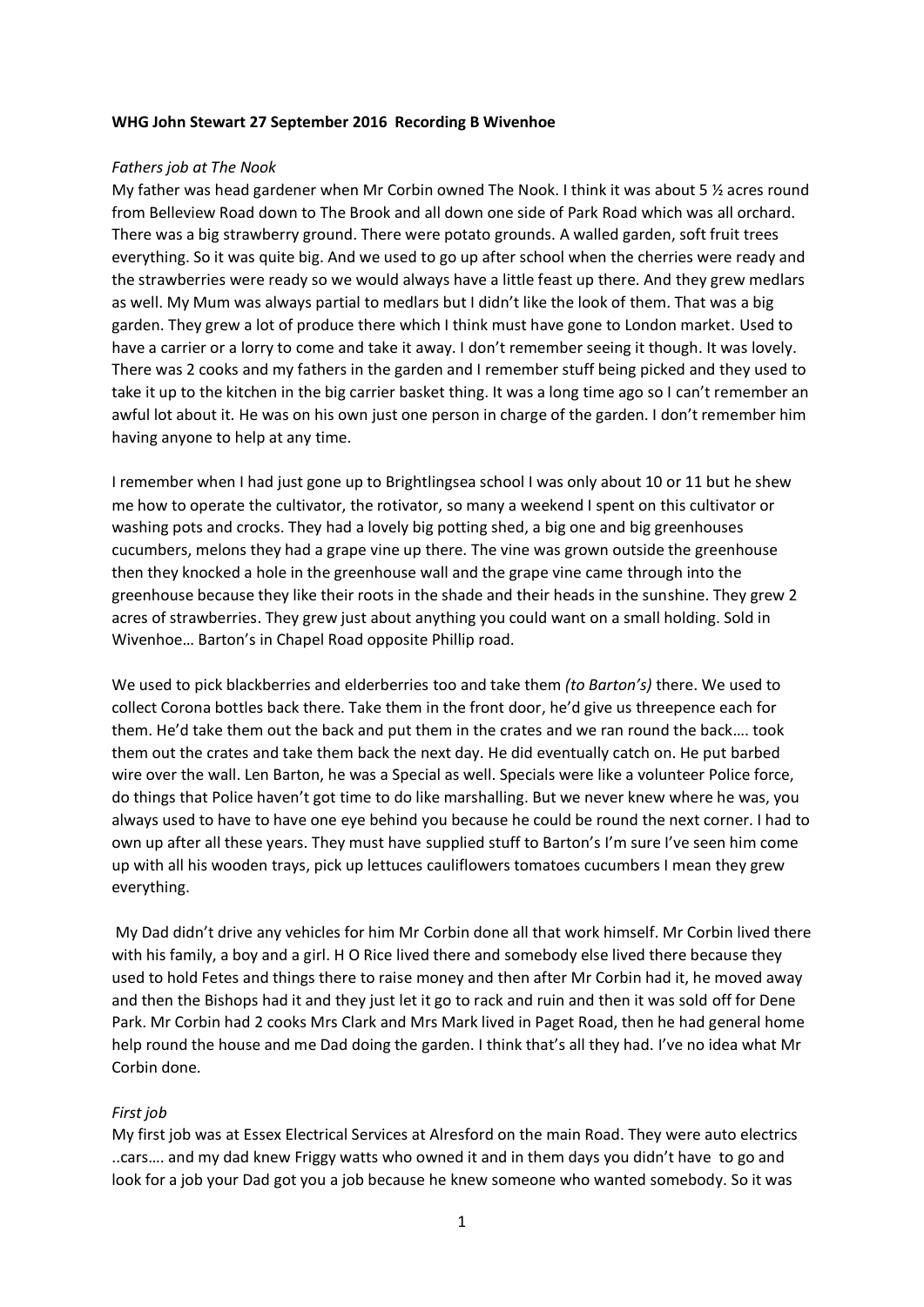quite easy to get a job. So I started there in 1962. I was living in Anglesea Road then and I stayed there for about 4 years. Then I wanted to do something different so I left. I was in the stores. I issued all the spares for the workshop and I was on the main counter at the front. I answered the phones and made sure everything was there for when they came to pick them up.

If the garages were somewhere like Sudbury you had to get a part, wrap it up, put a ticket on it then leave it on the front. Then when the bus came up you had to leap over the counter, cross the main road, stop the bus and give them the parcel and that would go to Sudbury by bus and the garage would pick it up from Sudbury bus station and that worked quite well. They don't do that sort of thing now. Oh and I served petrol as well. A very varied job.

I think just before I left I was told I could be manager but he said, old John Watts said, I don't think you got any confidence so I won't give you that job….but it was ever so busy…no it would have been too much being the manager I think. It was ok working there. So so, but it wasn't really what I wanted to do. I wanted to work in the workshop and I found out…at least it looked like a really good job. I'd already been there 2 years and they said no you're too old to be an apprentice now, you're 18. So I stuck it for another year and then I moved on. I thought I think I'll become a welder, work in the shipyard but I couldn't get in there then so I don't know where I went, Woods I think, fan place, and then I went to North School, passed all my City and Guilds to become a pipe welder but when the course finished I had to have a job where I was welding all the time until the ? ? came in October. This was in May which didn't work so I couldn't go pipe welding. I had moved out I was in Alma Street then.

### *First rented house at Alma Street*

I was living at number 1 Alma Street next to Jack Mallets hardware shop. I loved living there… brought back memories when I lived there as a tiny tot. In the summer I could make my breakfast, put it on a tray with my coffee and I would walk down and sit on the old crane on The Quay and have me breakfast there, 7 o'clock in the morning at the weekend. Had loads of parties. Used to make a whole load of homemade wine so when we all piled out the pub they used to come back and try this homemade wine. I remember getting up, going to work, stepping over all these bodies lying on the floor and I'd say don't forget to shut the door when you leave. Everything was always tidied up, breakfast things put away. That was really good. I think all sorts of modern things like washing machines and tumble driers came out then so I had to have them and I was earning good money. People were quite impressed. So if I hadn't got anything to wear and I wanted to go out I could wash it and put it in the tumble drier and it would be ready for me. The village still hadn't altered much and all the pubs at the bottom had their own locals. If you wanted to meet somebody you knew which pub to go to. Then about 10 o'clock they'd all start moving round to a different pub. So they'd all begin at their own local. They'd go Station, Rose and Crown then Black Buoy. That was the three main ones.

# *Lower Wivenhoe Shops 1960's*

The only thing that took a bit of getting used to was Sunday mornings when you were hung over and they would start ringing the bells because it was quite close to the church but all in all it was a nice area because the shops were just round the corner. Fish shop round the corner, butchers at the bottom of the road on Black Buoy Hill. That was a Coop butchers. Before Jack Mallets you had Mrs Chick, old lady and I think they had evacuees in there during the war, then Greens Fish Shop where it still is now, Edwin Greens, and the other side of the road I am sure there was a bakers. I used to buy bread and stuff but I think they also sold milk where Nonsuch House is. Ennews I think. A bit further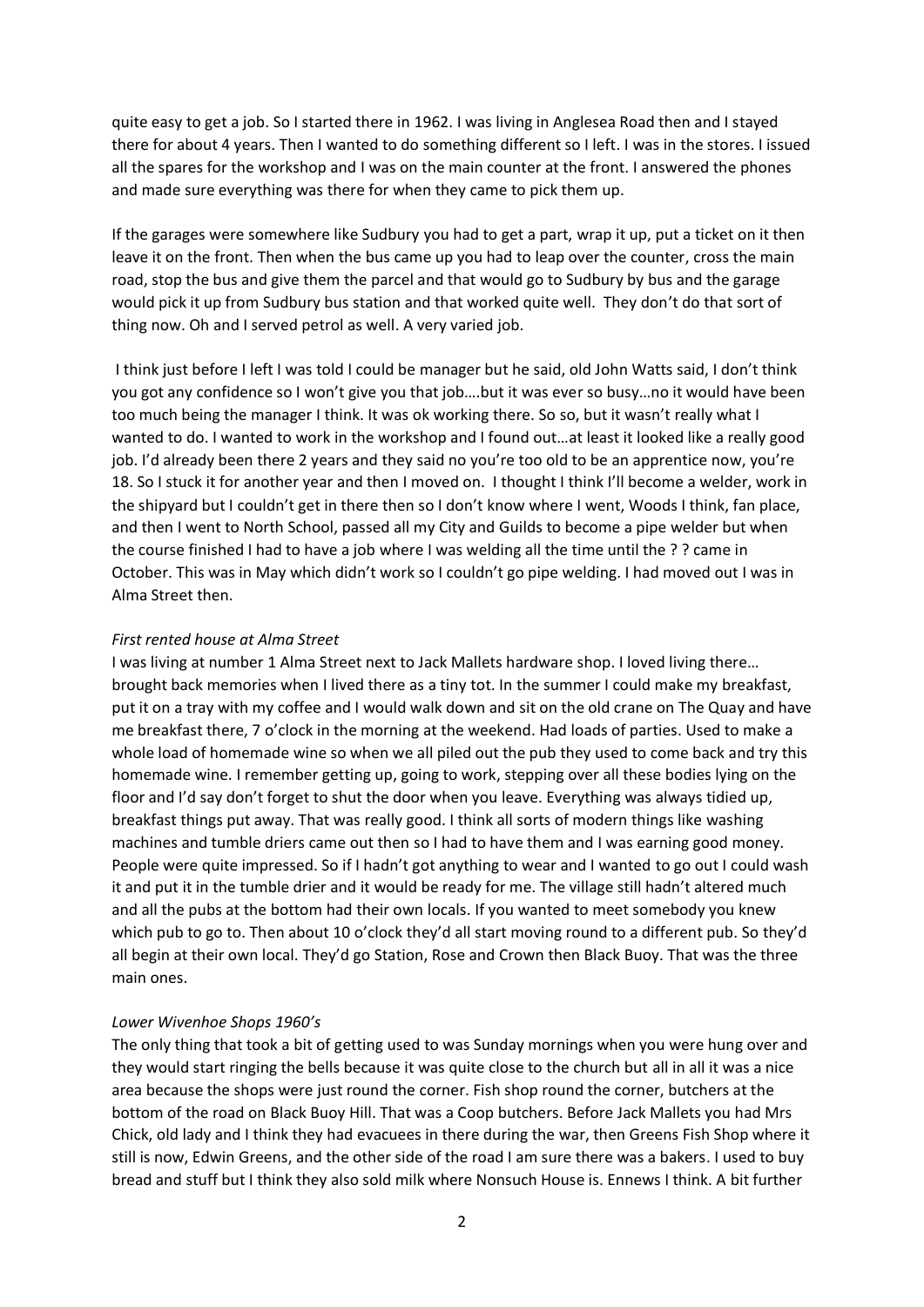round on Anchor Hill a little lean to place that was McKewans another grocer shop and then you had the Deli the other side of the road, then Charlie Taylors bakery what is the Bake House now and if you went round that bit at 7 o'clock in the morning you get bread and rolls that just come out the oven. That was a wood fire as well. That was beautiful beautiful bread.

The other side of the road there was Cyril Browns hairdressers and he'd talk your hair off. He never stopped talking from the minute you got in there and everything was pudden basin style haircut. The other side of the road from him, right next to the church was old man Ketley. He repaired bikes and done car spares and stuff. And then where Valentino's is now was Halcyon Mckay's. They were bakers. Had lovely cakes in there.

They all flourished in the '60's because the supermarkets hadn't been built and everybody well more or less at least half of Wivenhoe worked in the shipyards and the port so there was always people wanting food so there was plenty of food shops and nobody went in to town shopping they always bought local.

There was loads of shops and next door to Halceys was old Mr Smiths that was a confectioner on the corner of ? Lane. He sold sweets and stuff and I can't remember what was next door and next door to that was Masons sold television and things, repaired tellies. And then there was the paper shop. Then a couple of doors up was Ravens the grocers and he still sold stuff in little blue bags. He had sacks of stuff and I was always told, when you go in there boy if you ask for sugar don't let him take it out the sack cos you'll see all them little black bits on top where the mice have been. When you do my shopping he said I don't want you to bring it home and you have to sieve it all out. He just used to weigh it into little blue bags and fold the tops over. Cheese and bacon and ham was still on the old slicer and I remember he had a great big wooden board with cheese on and a cheese wire cutter. The Grosvenor was next door to Ravens. That was still open that was still a pub.

Not really characters apart from Mr Barr, oh and of course Holy Jo on the corner of Alma Street. It was supposed to be a shop, used to be Fluxes old shop. Because he was an Evangelist he used to spend a couple of hours in his shop and then he'd shut up and then he'd get his big banner out and he'd march up and down the road and when we was there, kids, we used to go in there with a bamboo stick and try and hold the bell up and open the door when he tried to come out and then go in there and help ourselves to whatever was on the counter. I look back now and I think ohhh. He must have had weeks when everything was stolen. Nobody went in there in the end. It was all Bless You Bless you and he'd give you text to read and then he died and the place closed down. It used to be another pub. The old Live and Let Live on the corner of Alma Street and Brook Street. Shops stopped there. Terry Endean had the Coop butchers and Holy Jo had the sweet shop there was nothing after that. Till you went right round near the fire station then you had the Brewery Tavern. That was it I don't remember any other shops.

### *Work in the 70's*

I had a job with Whymark, structural steel, engineers and welders. I went all over the country it was a great job. You'd work away for a week just come home at weekends or you could stay on site for the weekend and you could earn time and a half, you could earn really good money. Trouble is working away, it's not very glamorous because all the money you earn there is nothing to do in the evening so you go and get something to eat and you go in the pub and spend all your money. I grew up and thought blow this I'm not spending all my money in the pub so I used to save as much as I could.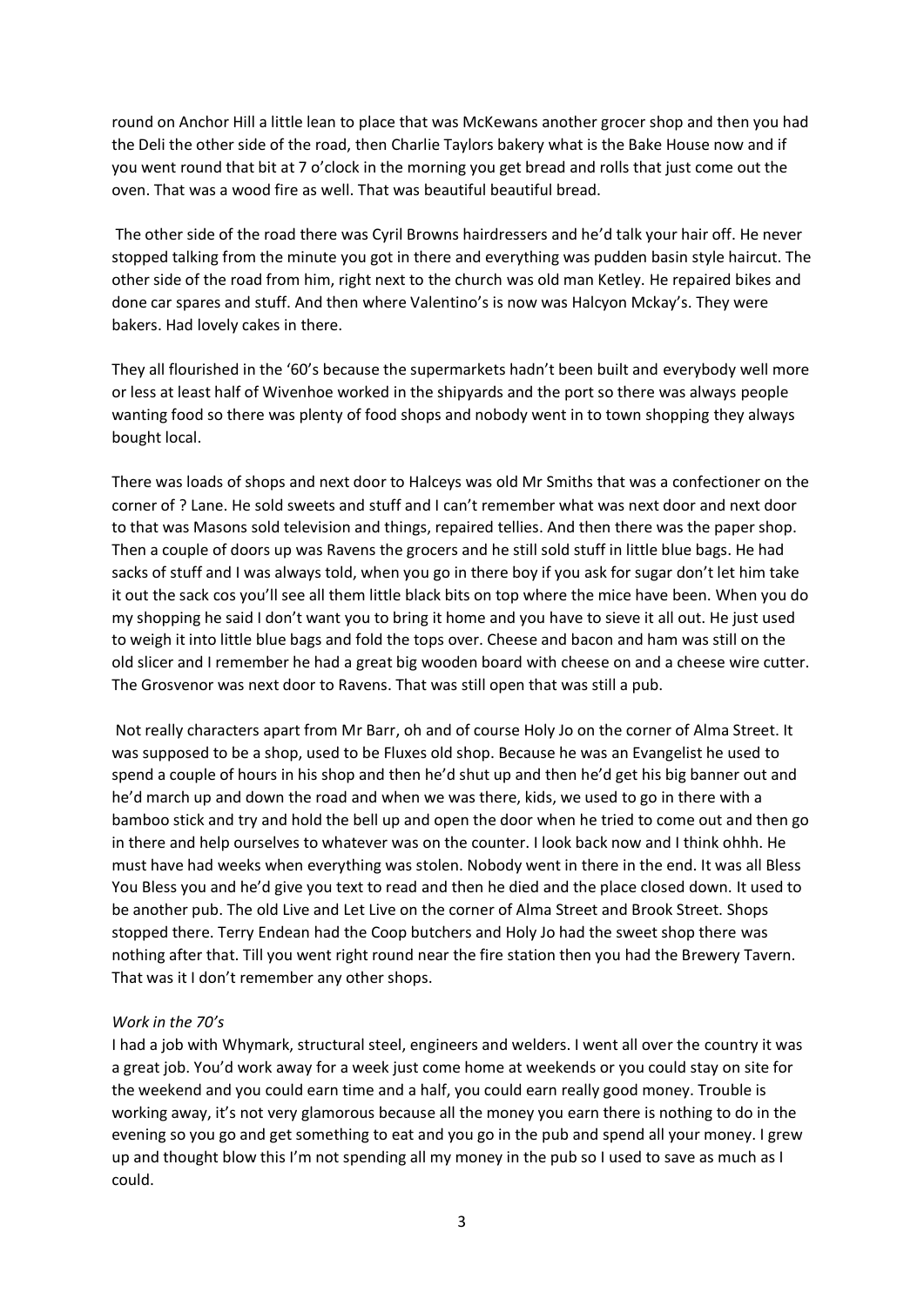*What about friends?* I think they worked in Colchester mainly or surrounding area. Most of them were plant fitters and motor mechanics, some of them worked in the shipyard.

People in the shipyard were welders boilermakers fitters platers and joiners. They had some really good joiners, carpenters. It was all quality work they turned out. That was up to about the 70s. There was also another yard on the port side, Wivenhoe shipyard, a few worked there until that closed down. There was just a few worked on the farms but most worked in Colchester at places likes Paxmans, Woods and the Lathe Company , big employers. A lot of Wivenhoe people actually worked there. It was only a handful fishing. There really wasn't much of a fishing trade. I think it was about 3 boats out at the time and now we haven't got any apart from Rodney Bowes. About 60's/70's and then the 80's the Port came to Wivenhoe and that took all local labour. They employed a lot of local people. That's how the shops survived I suppose. I don't think many people had freezers, people shopped from day to day. The lady of the house would shop every day. So they always got fresh food.

# *Pubs*

Working class people. Like The Station was the best of the village pubs. That was a lovely pub. I mean you got the odd person who worked in London who would pop in as they got off the train but maybe one or two but nowadays you get quite a few in there. First when I went there, there was Ron Chaney and then Colin Andrews and Fay. They kept it for quite a long time then the Czech fella, he kept it for quite a long time. We used to have a nice big roaring log fire in there. I remember coming back one night with Dave Alison and he said, "Shall we go for a pint" and I had me waders on and guns with me and he said "That'll be all right", and we just stood the guns up in the corner took our welly boots off and sat on the bar with just our socks on and nobody said a word. I mean if you took a gun in there you'd get arrested but in them days it were different. A bit more easy going I think. When you walked in the door you were greeted by this great big wall of smoke because everybody smoked then. The walls were brown or green and the ceiling was orangey yellow, nicotine. It was an old fashioned pub.

It was just when pubs were going over to fizzy keg beer and juke boxes and things like that were there, not at the Station I don't think but The Falcon was open and that was a good local pub. It was run by Stefan Motyka. He was Polish. I remember at Christmas time you always got a special treat. He used to bring out a bottle of Polish spirit and I always remember this stuff, you only got a little tiny glass on Christmas Day and as you drank it, it made your lips go numb. It would evaporate before you could drink it but you always had to drink it straight down. That was evil stuff and that came off the Polish timber boats. They all got done for smuggling, Stefan at The Falcon, bottles of Polish spirit and Cyril Brown he got done because he had a couple of ? of cigarettes because they had come off of the boats. In fact the Black gang, the customs gang, had a purge one week. One night this Polish boat had come up and one of the crew got off, I remember this as clear as day, he was walking up out of the shipyard to the Port as it was then and these customs blokes jumped over Mrs Marvin's wall to arrest him so he turned round picked up a lump of wood and hit them across the head with it and he landed a couple of these custom blokes. Anyway he got arrested and they found all these cigarettes and booze on him. Anyway eventually he told them where it was going and I think the Captain had to pay his fine whatever it was. They didn't arrest him before they let the ship leave port.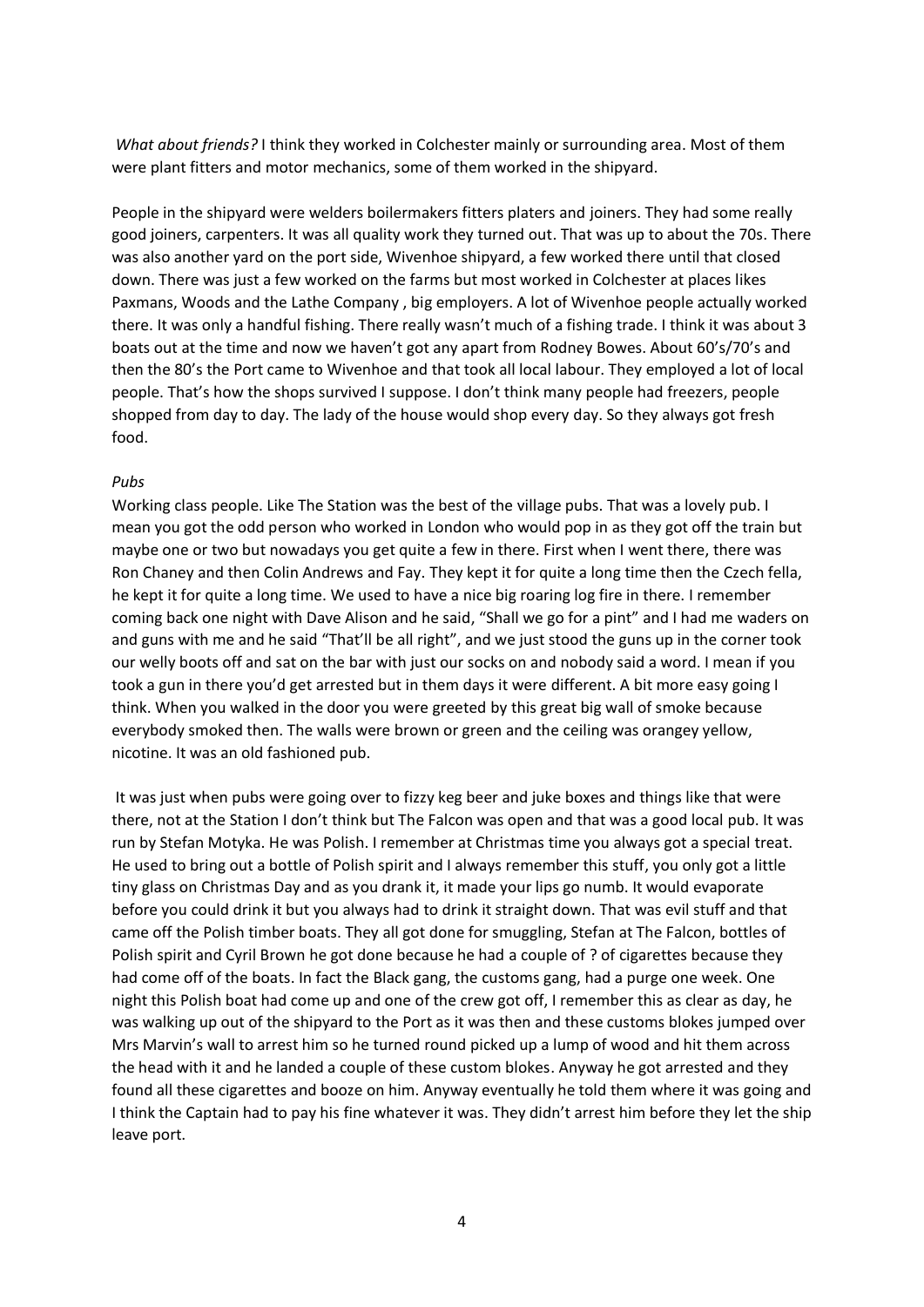#### *Time at Whitehead Engineering, contraband at Wivenhoe port.*

I worked briefly at Whitehead engineering which was in the Port itself. It was completely separate from them. Came from Harlow I think. They did marine outboard engines and they used to do all sorts of bits and bobs for them. I think there was a foreman there he got this thing going with the boats because we were in the same part of the yard. All the crews came off and he had a locker full of stuff and then this bloke come and we thought he wanted something made and he came over and said, "Hmm it's a good little factory here", and he said,"Perks, you know, can you get anything done cheap?" "Not really" he said, "but I can do a nice line in spirits, cigarettes." "Really" And he got his wallet out and he shew it to him. I remember seeing his face drop. It was the old Customs and Excise. "I'd like to look at your locker." Cor when he opened it, well I didn't realise he had got so much stuff in there. Well it was all contraband cigarettes, booze and loads of work shirts, boots, trousers, off the Polish boats. I think he was from Brightlingsea. He had contacts. You always knew somebody who knew where to get the stuff from. That's how it worked.

Everybody was smoking these fags in the pub and you knew they hadn't paid duty on them cause they'd got all this foreign writing on them and whenever you went round someone's house they had crates of beer with foreign sounding names on them. So you knew it had all come off of boats. Just the Polish boats. We did have a Russian one up here and that was another strange set up. Huge boat. Could only get up when there was high Spring tides. It had a Hammer and Sickle on the front. And the boys started to unload it and one of them down in the hold was taking these strops off some wood and he looked up and there was a bloke on the bridge with a machine gun. So they all went out on strike and said we are not unloading the ship while he's there. Anyway turns out this bloke with a machine gun was there to stop the crew jumping ship. There was one young fellow jumped ship there and I don't know what happened to him but he never went back on the boat. So that was the last time we had any boats in the yard that were Russian. They wouldn't unload them. That was the one and only ship that were Russian that was up here.

I used to repair the holds. They dropped the grab in the holds when they had soya meal or coal. Mainly soya meal. After the timber yards closed it was mainly cargo boats came up and they used to bring up loads and loads of soya meal. I dunno where it went. Sometimes the grabber would hit the hold bottom and would spilt it and when these boats…, ships…. whatever you want to call them, when they went back empty they had to pump salt water into the tanks underneath the deck….. underneath the hold for ballast…so it would hang a bit easier. I used to go down and weld them up so they could get away. Very often the old engineer would say, "Lovely, well done" in broken English. "Have beer", and he'd give you half a crate of beer.

I was down there one day and I'd just finished welding and it was about 6 o clock cause I had to work with the tides so it weren't from 8 o'clock to 5 o clock, If there was a boat that needed repairing you had to sit there and wait for it to be finished unloading and you could be there anytime up to 8…. 9 o'clock at night. And there was a Danish ship I can't think of the name of it now, big iron ship. So I was sitting on top the hold looking down seeing how fay they'd got and the old engineer on the boat came up and said, "You repair big hole" and I said "It's not a big hole it's a split." He said "You come and have something to eat" and they had this funny black bread. I said "I'll have a beer instead." Any way they had some ordinary bread and I had a quite a nice… salads and meat and… but they were all munching away on this black bread. It was like that you know crisp bread… it was jet black. You know something that Danish people eat. But they were lovely people. They were in such a hurry they started to pull the hatch covers off. I said "No no, I haven't finished yet." Anyway they said "We'll put the last one on. You come out up through the stairs" and I always remember I was trying to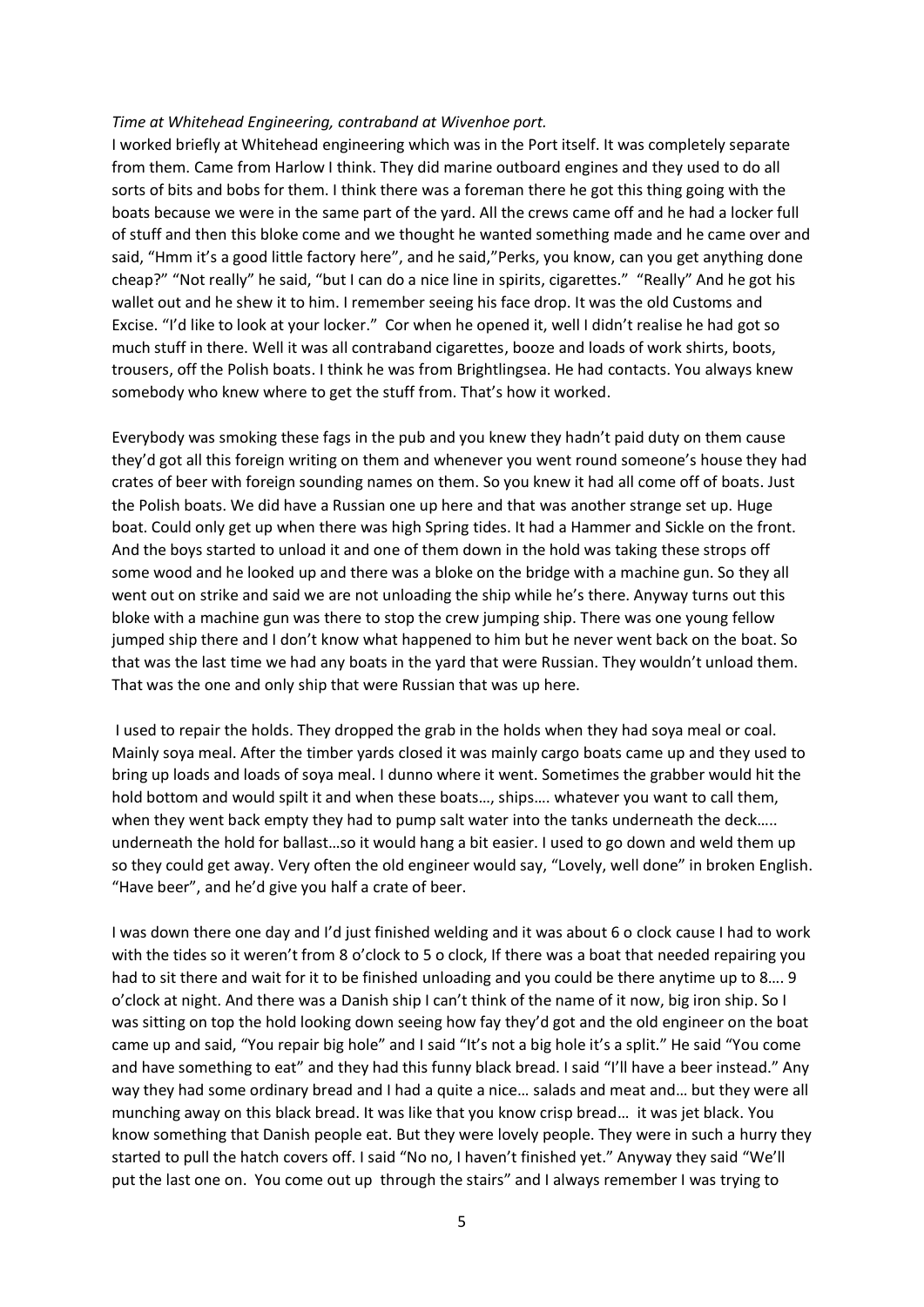weld this split and every time I got to the end of this split cause there was so much heat that turned the water to steam and it kept blowing the end of this weld off. I thought I'll sit and wait for it to go and I heard the engine start and I thought, oh my God, and I ran up trying to get all me gear off and he said, "That had you worried. You thought you were gonna end up in Denmark." But they'd just run the donkey engine to get some power on the boats for lights and whatever. That was quite frightening I had visions of getting out of the hatch and being half way across the North Sea. It was a good time. I loved working on boats. So I was working at the same place but instead of going round doing site work I had a spell there 6 months in the workshop. That's when we first started repairing the boats that came in, pipe work and stuff like that. It wasn't the best job I ever had. I got made redundant after 25 years. 25 years I worked there. Any way it was a time when a lot of people were getting laid off.

### *Other jobs before Retirement*

End of the 90s may be and I saw this job advertised in the paper. It said engineer wanted Ministry of Defence. I thought it would be out of my league but there was nothing else about and I weren't going to go on the dole so I thought I'd apply for it. It was the cushiest job I've ever had. It was in Colchester. All you had to do was go round all these army places, go in the married quarters to the playpark areas. There is a lot of vandalism so because of insurance they had to check all of them. So you just repaired what you could and if not tell them and they got it done. Colchester barracks, Karma barracks near Cambridge, Watcham airbase across to Woodbridge and back to Colchester. Some days I'd be home at one o'clock finished or I'd take my dinner with me and go and park up on the beach for the rest of the afternoon. Sunbathing. I never saw anybody. I used to just take my time sheets and worksheets, put them through the door. There was never anybody there.

I used to stop at all these little stalls in the countryside. I had a list of what people wanted, I got me own brand new van. It was lovely. I think it only ran for 3 years then it was included in someone else's job. I was really upset.

So then I went on Royal mail and I stayed there until I retired. I was sent to Colchester and all over Essex. I never had a round in one place. They said, go to Mersea, go to Tiptree, Castle Hedingham, Halsted. I went everywhere. I didn't know the rounds. Just used to turn up. They'd give you a bag with all the mail in. Give you a map. Say that's where you start and that's where you finish. Off you go. Someone had marked it out. It was all in numerical order. You couldn't go wrong. I had an 8 hour contract. That's all I had, 8 hours a week. I said I can't live on that but they said, you'll be alright. It turned out I got paid normal rate for 8 hours, that was Saturday, then from Monday to Friday I was on time and a half. Like 40 hours at time and a half. I was rolling money. That kept me really fit. I was earning more than postmen that had been there 20 years. Then I retired and thought what'll I do so I bought a boat.

### *People and Pubs*

Alma Street was a bit of a special place. I grew up there and Saturday morning was when you earnt your pocket money. A lot of people lived in the street…like Ernie Turner who done the primitive paintings I used to do his shopping for him on a Saturday. Give me a shopping basket and a list… off you go. So you'd just do all the local shops… get his bread, milk, meat, all his provisions. Things like that and he used to give you a tanner, sixpence, for doing it and I never asked him for a painting. They were on old scraps of board that he'd borrowed or begged from the shipyard. I think his paints were old shipyard paint and now they're worth a fortune. I can't believe it and I've gone a bit off tack but we used to drink in the Black Buoy on Friday night and Dennis and Dickie Chopping used to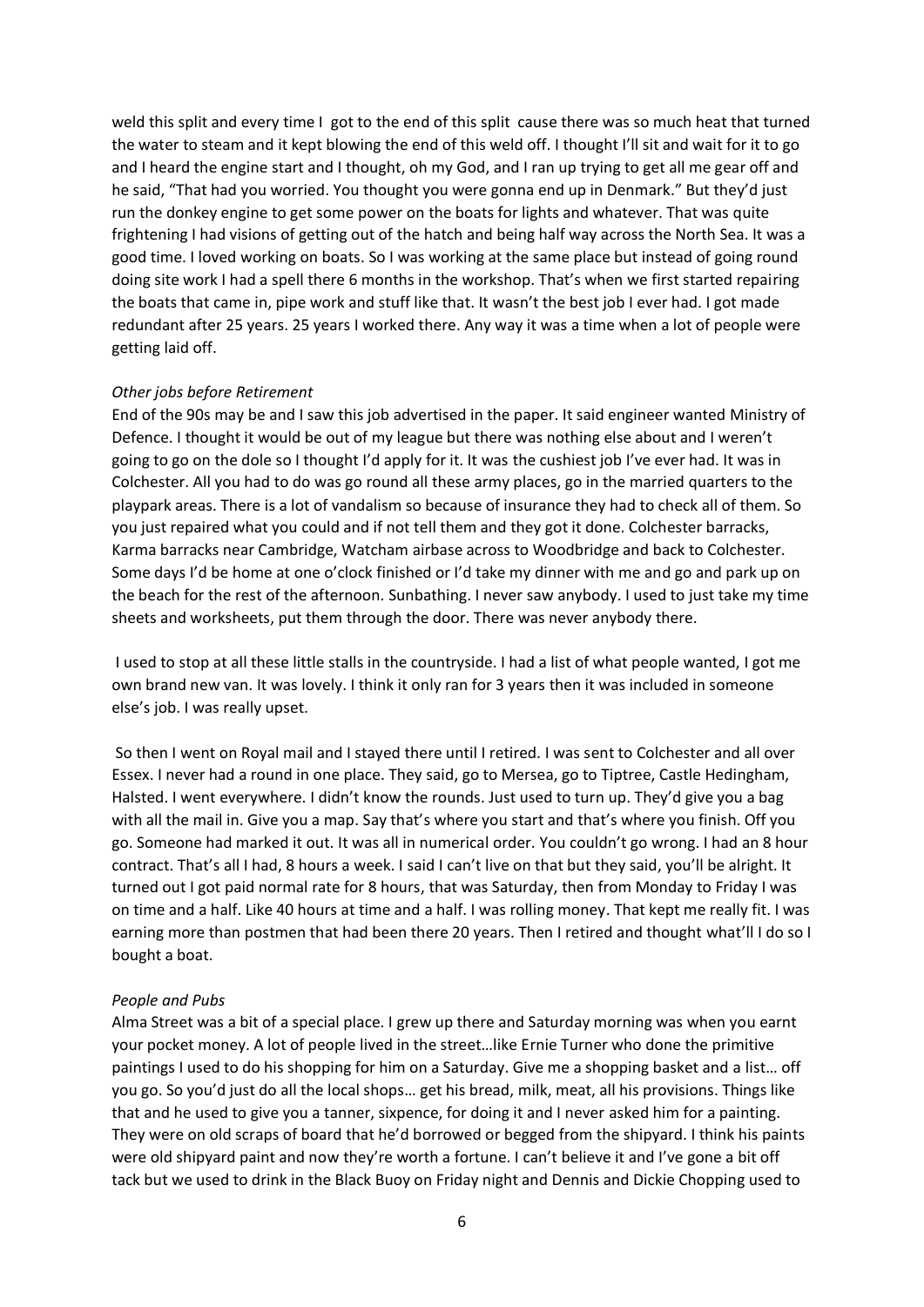come in there with Francis Bacon and when he was sober he was a really nice bloke. I mean he was a grotesque looking man but when he was sober he was all right to talk to. He wanted to know mainly what went on in the village when we was younger and things like that. He were interested. And I thought why I didn't ask him for a sketch I would have been a millionaire now. We used to drink with them on a Friday night... really good laugh. Dennis Wirth Miller and Dickie Chopin would come bursting in at the door and say, "We've had a good night at Montecarlo the drinks are on us" and he'd get this great big wood announcer and of course we boys we loved it. Just drink your heart away until you fell over and you hadn't got to pay for it. It happened quite regularly. I don't know if they did go to Montecarlo but they used to come back with lots and lots of money. Black Buoy on a Saturday night at that time had a jazz club in the back room where there is a restaurant now. People would come in there like Ernie Woods. He used to eat daffodil bulbs and razor blades and things like that. He used to live in Station Road. He was quite a clever man. He was brilliant sheet metal worker.

We used to progress from the Black Buoy to the Station and then from The Station we went to The Greyhound. It was a lovely pub that. Harry and Grace Maudsley kept it and we always used to go in there on a Saturday dinner time about 12 o'clock and they had a terrific darts team. They were all local men, a really nice bunch. Anyway one morning we were in there and Grace she said, "Edward have you been messing about?" and he said "No Grace" and she said "Well where's the life boat?" He said "I've put it in the sink see if it will float with all the money in it." "Right" she said "You're barred." He used to get barred every Saturday then he'd be back again Sunday. Sunday dinner time we went in there for a normal drink and he came in there with the biggest bunch of daffodils you've ever seen huge they were very impressive and he said "Grace I'm so sorry I've brought you these flowers." "Oo" she said "I'll go and get a vase." She said "I can't bar you." "I should think not" he said "I went to a lot of trouble getting these daffodils." "Do you know what" she said "I've got some exactly like that at the back" and that's where Ted had got them from because he'd nipped round the back because that's where the toilets were. So the next Saturday he was barred again for pinching all the flowers. It was a good pub. They was nearly all shipyard workers in there.

Everybody new everybody. You had no secrets in Wivenhoe in them days. There weren't that many pubs around then. People say oh there were 21 pubs but there was only about a dozen open at any one time or less than that. We never went any further than the Park Hotel. That was good. They used to have rock bands on a Saturday night. People would be spilling out all into the High Street. That was good old Mac McKay and his son was a draughtsman at Cooks. Even the publicans had sons that worked in the shipyard. Everyone had someone who worked at the shipyard. A son a brother an auntie or uncle anybody.

So you start at the Black Buoy, had one in the Rose and Crown then you walk down to The Station have a couple in there and if you could manage it you'd walk up to The Greyhound probably have one in there and then sometimes after that they'd walk up to The Park Hotel. Oh and The Grosvenor was open on the corner of Station Road but we never went in there. It was more like a transport café. It was all bright and white. It was horrible. That's why we liked the Station. It was all brown and yellow. You could go in there with your working clothes on. Nobody said anything. I mean you still got a few now, Black Buoy, Station, Rose and Crown, Greyhound. You haven't got The Park Hotel but the Grosvenor closed years and years ago.

Brewery Tavern was still open. Thursday night's we used to go there because that was when the firemen were supposed to have their drill practice. They had more drill practice in the pub than they did across the road. That was nice little pub on them nights but it was like Thursday was a great night